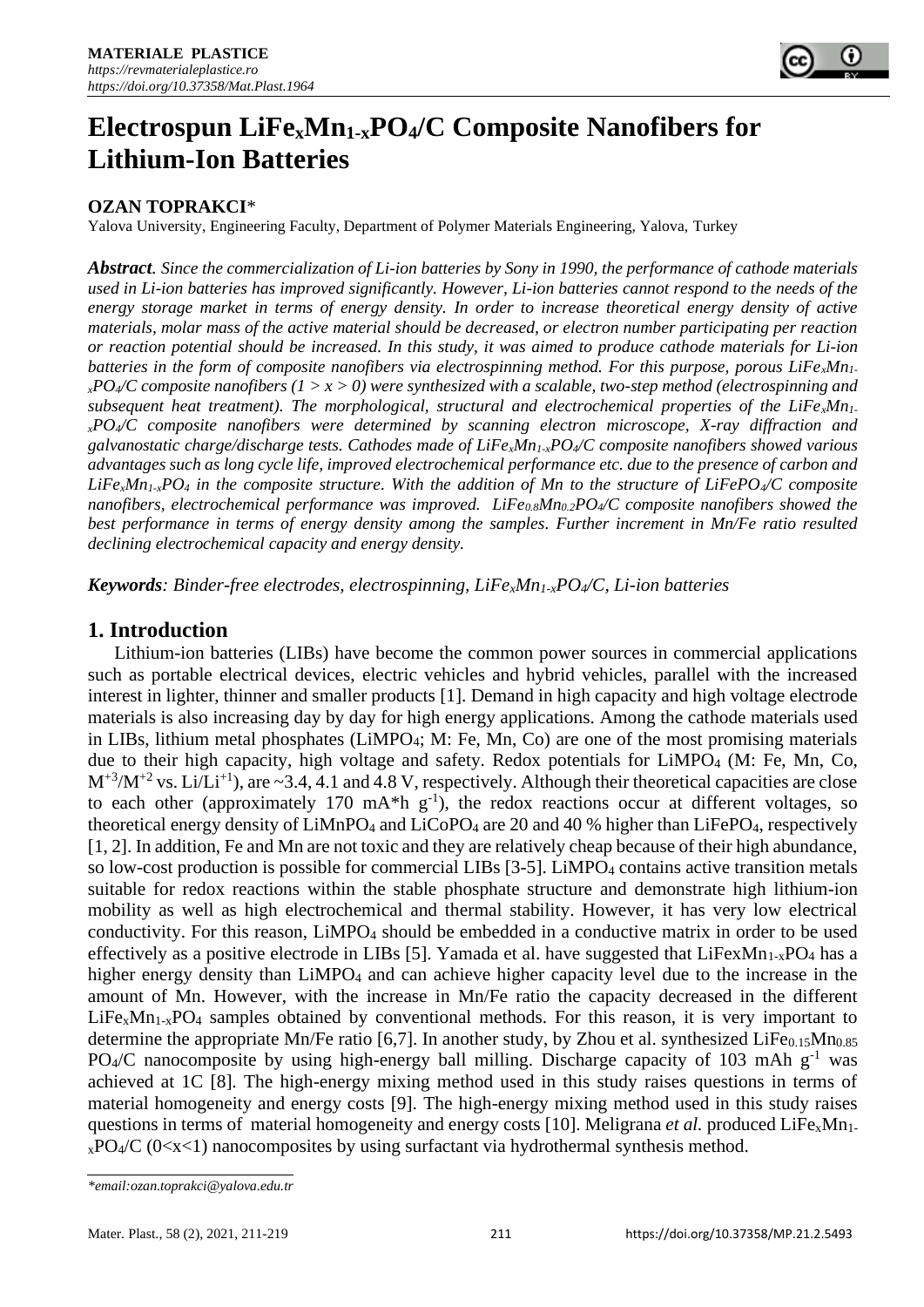

As given in the study, with the increase in the Mn ratio in the composite, the volume of the unit cell increased and the LiFe $_{0.75}$ Mn $_{0.25}$ PO<sub>4</sub>/C sample achieved a capacity of 68 mAh g<sup>-1</sup> at 14C [11]. Wang *et al.* synthesized LiFe<sub>0.25</sub>Mn<sub>0.75</sub>PO<sub>4</sub> nanorods on reduced graphene oxide by solvothermal method and its discharge capacity was 107 mAh  $g^{-1}$  at 50C [12]. In another study, LiFe<sub>0.5</sub>Mn<sub>0.5</sub>PO<sub>4</sub>/C nanocomposites were synthesized by solvothermal synthesis method. Similar to other studies, high capacity values have been achieved at high C-rates [13]. Although the electrochemical performance, thermal and chemical stability of materials obtained by these methods are good, the expensive and labor-intensive methods spark question marks in terms of scalability. On the other hand, electrospinning is a well-known method for mass production of pristine or composite nanofibers [14-16].

All the studies given above were carried out by traditional synthesis methods and there are very limited studies in which electrospinning method was used. In one of these studies,  $LiFe_xMn_{1-x}PO_4/C$  (x: 0, 0.25, 0.50, 0.75 and 1) was synthesized by using polyvinylpyrrolidone (PVP) as a polymeric matrix. Nanofibers with an average diameter of 220 nm were obtained after heat treatment. Approximately 100 mAh g<sup>-1</sup> capacity value was observed at 4C for LiFe<sub>0.5</sub>Mn<sub>0.5</sub>PO<sub>4</sub>/C composite nanofibers [17]. This study differs from previous studies in terms of polymeric matrix, Mn/Fe ratios and thermal processing conditions. In our study, polyacrylonitrile (PAN) was selected as a polymer matrix. As known, PAN is a polymer commonly used in the production of carbon fibers, carbon nanofibers and carbon nanofiber composites. In addition, it is a very suitable polymer for obtaining fibers with electrospinning method due to its high dielectric coefficient. Nanofibers obtained from PAN can be used as separators in LIBs, or can be converted into carbon nanofibers by applying suitable heat treatment, and these materials can be used as anodes in LIBs [18]. In addition, PAN can be used for preparation of Fe<sub>2</sub>O<sub>3</sub>/C [19], Si/C [20], SnO2/C [21] composite nanofibers and can be used as anode materials in LIBs. Composite nanofibers such as LiFePO<sub>4</sub>/C [22] and Li<sub>2</sub>MnSiO<sub>4</sub>/C [23] were produced with PAN polymer matrix and were used as cathode material in LIBs.

In this study, electrospun, porous LiFe<sub>x</sub>Mn<sub>1-x</sub>PO<sub>4</sub>/C composite nanofibers (1 > x > 0) were synthesized via two-step method. In the first step precursor filled PAN solutions were electrospun. In the second step synthesis of  $LiFe<sub>x</sub>Mn<sub>1-x</sub>PO<sub>4</sub>/C$  composite nanofibers was carried out by heat treatment. The morphological, structural and electrochemical properties of the  $LiFe<sub>x</sub>Mn<sub>1-x</sub>PO<sub>4</sub>/C$  composite nanofibers were determined based on Fe/Mn ratio. Scanning electron microscopy (SEM), x-ray diffraction analysis (XRD) and electrochemical characterization methods were used to understand the relationship between performance and morphology/structure of LiFexMn1-xPO4/C composite nanofibers.

### **2. Materials and methods**

#### **2.1. Preparation of LiFexMn1-xPO4p precursor solutions**

In order to prepare LiFe<sub>x</sub>Mn<sub>1-x</sub>PO<sub>4</sub>/DMF precursors, lithium acetate dihydrate (CH<sub>3</sub>COOLi·2H<sub>2</sub>O, %99.95, Sigma), iron (II) acetate (Fe(CH3COO)2, %95, Sigma), manganese (II) acetate (Mn(CH3COO)2, >%99, Sigma), phosphoric acid (H3PO4) were dispersed in dimethylformamide (DMF, Merck) with stoichiometric ratios as shown in Table 1. All chemicals were used without further [purification](https://www.sciencedirect.com/topics/engineering/purification) and were used after drying in a vacuum oven (Daihan Wisd) at 50℃ for 24h. The total solid material concentration in the solutions was 16 wt%.

| THEIR TO PROTEIN HIS THEOD OF CHAINGHOUGH HIS DEPOMATION OF PROGRAMMENT PARTIES. |            |            |            |           |             |  |  |  |  |  |
|----------------------------------------------------------------------------------|------------|------------|------------|-----------|-------------|--|--|--|--|--|
|                                                                                  | Li Acetate | Fe Acetate | Mn Acetate | $H_3PO_4$ | Fe/Mn Ratio |  |  |  |  |  |
| LiFePO <sub>4</sub>                                                              |            |            |            |           |             |  |  |  |  |  |
| $LiFe0.8Mn0.2PO4$                                                                |            | U.8        |            |           | 4.00        |  |  |  |  |  |
| $LiFe0.6Mn0.4PO4$                                                                |            | U.O        | 0.4        |           | 1.50        |  |  |  |  |  |
| $LiFe0.4Mn0.6PO4$                                                                |            |            | 0.6        |           | 0.33        |  |  |  |  |  |
| $LiFe0.2Mn0.8PO4$                                                                |            | v.∠        | 0.8        |           | 0.25        |  |  |  |  |  |
| LiMnPO <sub>4</sub>                                                              |            |            |            |           |             |  |  |  |  |  |

**Table 1.** Stoichiometric ratios of chemicals used in the preparation of precursors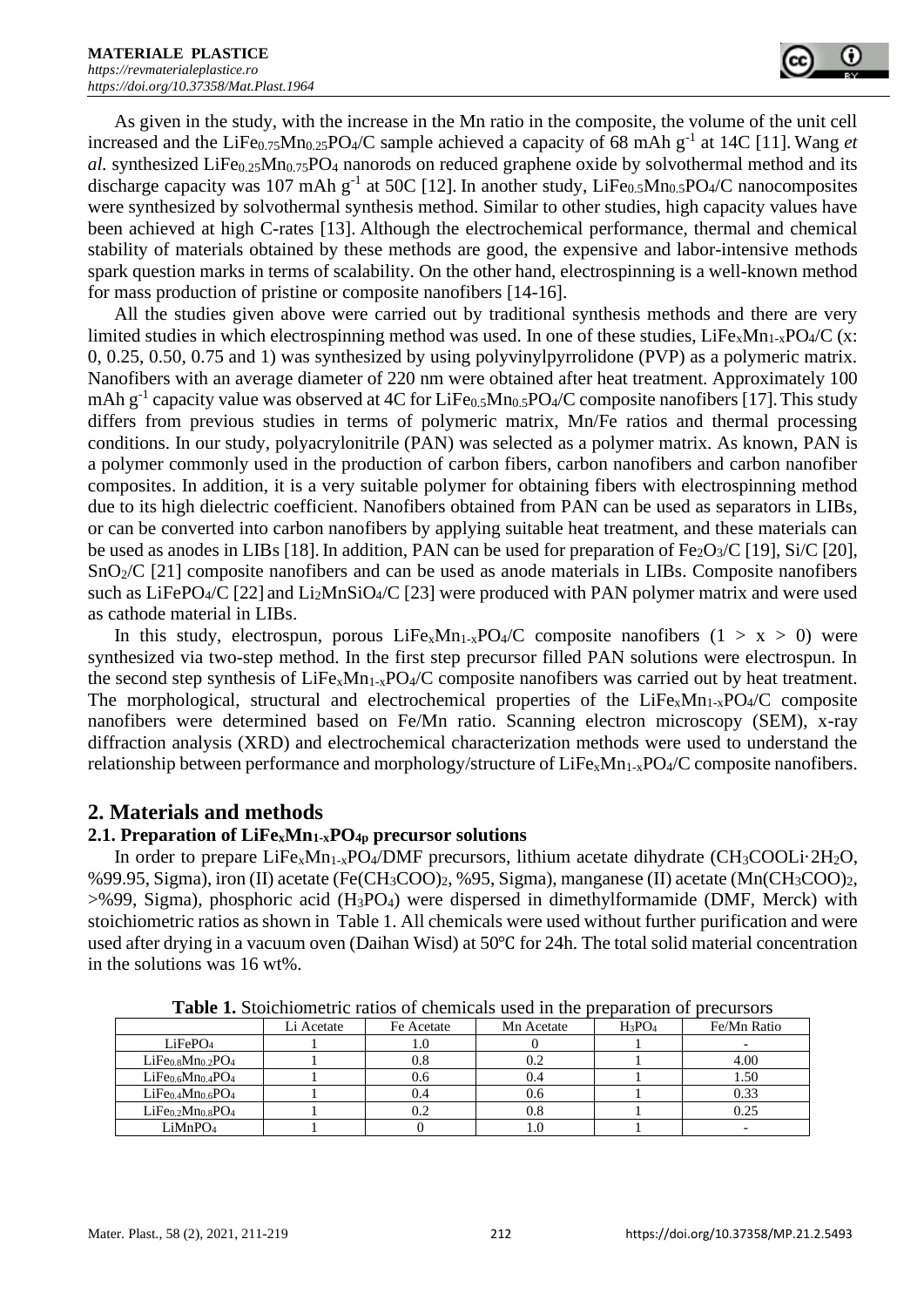

#### **2.2. Preparation of PAN solutions**

PAN with an average molecular weight of 150 kg mol<sup>-1</sup> was obtained from Merck. DMF (Merck) was used as a solvent. All chemicals were used without further purification. PAN was used after drying in a vacuum oven (Wisd, WOV-20, Daihan) at 40℃ for 24 h. 8 wt. % PAN containing solutions were prepared by magnetic stirring (Wisd, MSH-20A, Daihan) at room temperature for 24 h and  $LiFe<sub>x</sub>Mn<sub>1</sub>$  $xPO_4$  precursor solutions (Table 1) were incorporated into the PAN solutions.

LiFexMn1-xPO4/DMF precursors and PAN/DMF solutions were mixed 1:1 by weight and mixed by an ultrasonic mixer for 12 h in order to prepare the final electrospinning solutions. The concentration of PAN and LiFexMn<sub>1-x</sub>PO<sub>4</sub> precursors were 4 and 8 wt. % respectively in the final spinning solutions. The solution concentrations used in this study and the parameters of the electrospinning process were based on our previous studies [18, 20, 21].

#### **2.3. Production and characterization of LiFexMn1-xPO<sup>4</sup> precursor/PAN nanocomposite fibers and LiFexMn1-xPO<sup>4</sup> /C nanocomposite fibers**

The parameters for the electrospinning process were determined based on our previous optimization studies and can be given as:  $0.5$  mL  $h^{-1}$  feed rate, 15 cm tip-to-collector distance, 15 kV potential difference, ~25°C and ~60% relative humidity. LiFe<sub>x</sub>Mn<sub>1-x</sub>PO<sub>4</sub> /C nanocomposite fibers were obtained after LiFe<sub>x</sub>Mn<sub>1-x</sub>PO<sub>4</sub> precursor/PAN nanocomposite fibers were exposed to heat treatment. Two-step heat treatment was performed. In the first step, known as stabilization, the linear structure of PAN was deteriorated and turned into a ladder-type structure [18, 20, 21]. This process was performed under air at 280°C for 5 h. The second step was carried out under Argon at 700°C for 18 h and in this stage polymer chains in the ladder-type structure were cross-connected to form graphene layers in the structure.

#### **2.4. Morphological characterization**

 $LiFe<sub>x</sub>Mn<sub>1-x</sub>PO<sub>4</sub> precursor/PAN nanocomposite fibers and morphology of LiFe<sub>x</sub>Mn<sub>1-x</sub>PO<sub>4</sub>/C$ nanocomposite fibers were examined by scanning electron microscope (SEM). In this study the SEMoscope-Tabletop-SEM device was used at 20 kV. The samples were sputter coated 3-6 nm thick with Au/Pd alloy before examination.

#### **2.5 X-ray diffraction (XRD) analysis**

XRD was used for structural characterization of  $LiFe<sub>x</sub>Mn<sub>1-x</sub>PO<sub>4</sub>/C$  (x: 1, 0.8, 0.6, 0.4, 0.2 and 0) composite nanofibers. The measurements were carried out in PANanalytical Empyrean at Eskisehir Osmangazi University Central Research Laboratory Application and Research Center. Measurements were made using Cu K $\alpha$  radiation (wavelength 1.5405 Å) at 0.05°s<sup>-1</sup> scanning speed in the range of 0-45°.

#### **2.6 Electrochemical characterization**

For the electrochemical characterization, approximately 20 μm thick composite nanofiber mats were cut in circular form with a diameter of approximately 12 mm, dried under vacuum at 100°C for 24 h. CR2032 type half-cells were prepared in the glovebox under Argon atmosphere  $(H_2O \le 1$  ppm; O2≤1ppm). Al was used as a current collector, Celgard 2400 was used as a separator and lithium metal was used as reference electrode. 1M LiPF $_6$  salt was dissolved in ethylene carbonate, ethyl methyl carbonate and dimethyl carbonate (1:1:1  $v/v/v$ ) and this solution was used as an electrolyte. LiFe<sub>x</sub>Mn<sub>1</sub>. <sup>x</sup>PO4/C composite nanofibers were used directly as positive electrodes in Li-ion half cells. Cycle performance was analyzed by charging and discharging over 50 cycles in the range of 2.5 – 4.2 V at 34  $\text{mA } g^{-1}$  current density (C/5). Schematic representation of experimental procedure of this study was given in Figure 1.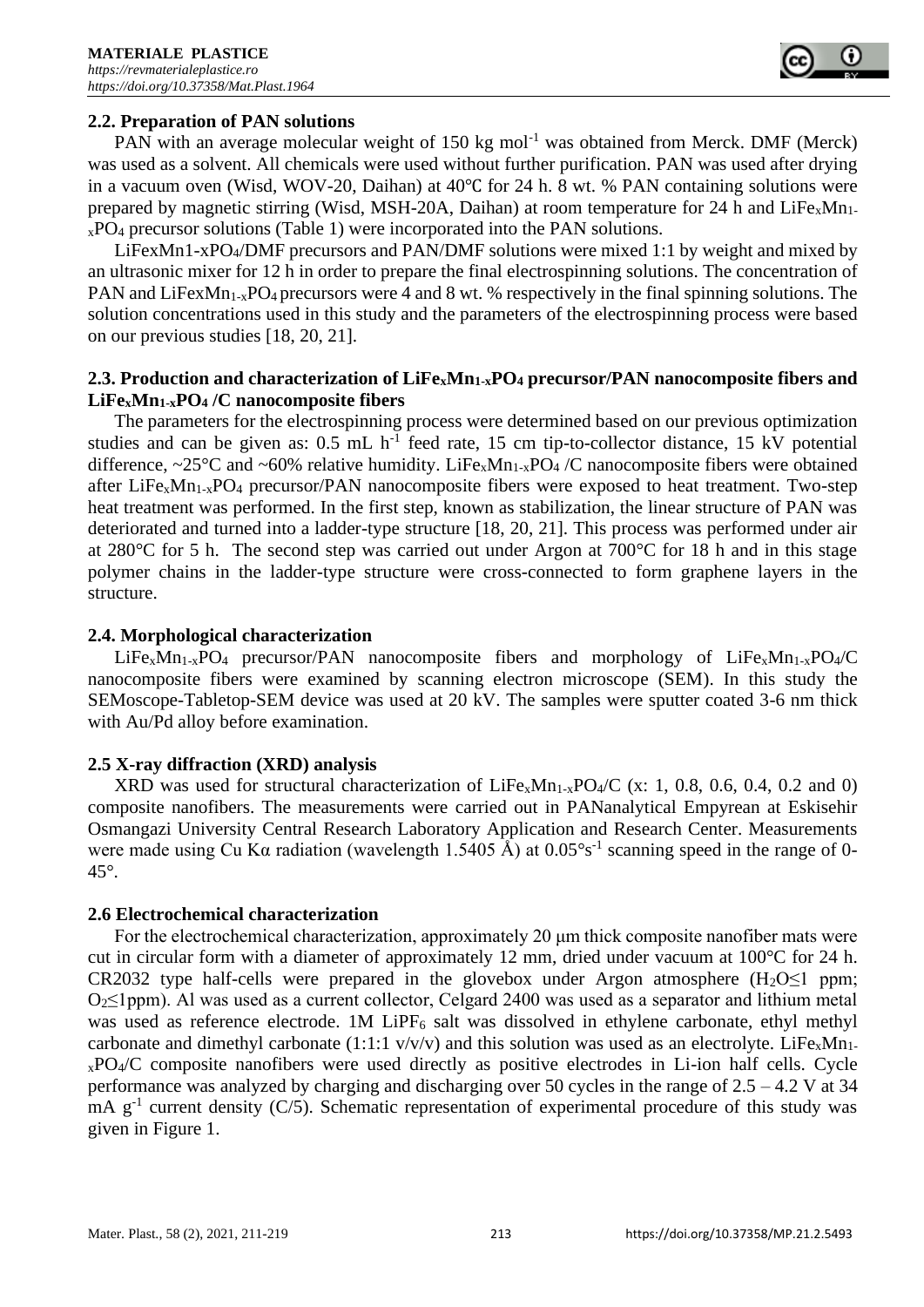



**Figure 1.** Schematical representation of experimental procedure

### **3. Results and discussions 3.1 Morphological characterization**

In order to analyze the morphology of the electrospun fibers and fibers after carbonization process samples were analyzed by SEM. The electrospun fibers are shown in the first column in Figure 2 (a, e, i, m, r, v), in the second column in Figure 2 (b, f, j, n, s, w) carbonized nanofibers are given. The diameter distribution graphs of electrospun fibers (c, g, k, o, t, x) and carbonized fibers (d, h, l, p, u, y) are given in the third and fourth columns of Figure 2, respectively.

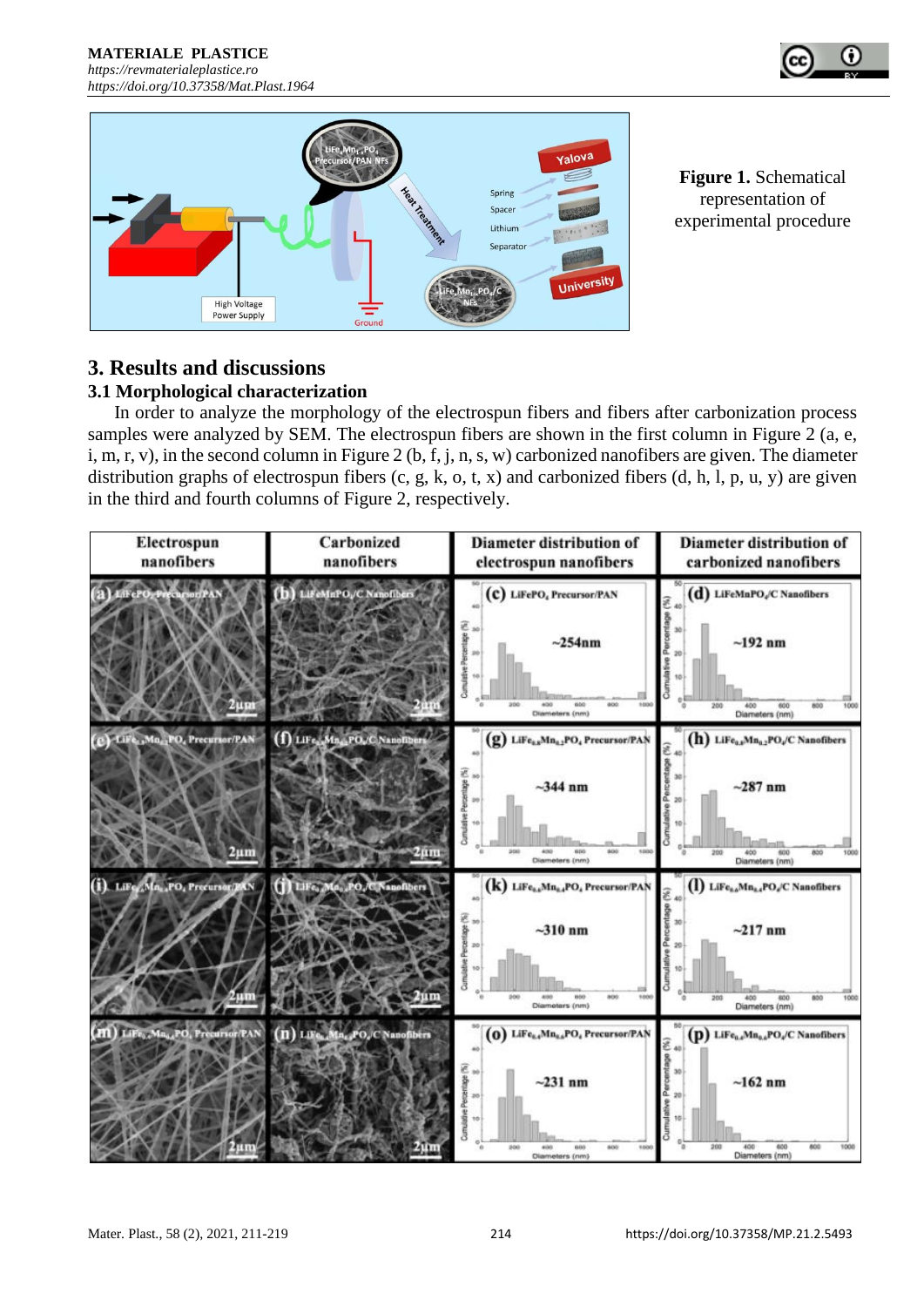**MATERIALE PLASTICE** 

#### *[https://revmaterialeplastice.ro](https://revmaterialeplastice.ro/) https://doi.org/10.37358/Mat.Plast.1964*



**Figure 2.** SEM images of electrospun fibers (a, e, i, m, r, v), carbonized nanofibers  $(b, f, i, n, s, w)$  the diameter distribution graphs of electrospun fibers  $(c, g, k, o, t, x)$  and carbonized fibers  $(d, h, l, p, u, y)$ 

As can be seen from the first column of Figure 2 all samples were successfully electrospun with right-skewed diameter distribution. However, some irregularities such as agglomerations, bead formation were also observed in these samples due to high filler content. The average diameter of electrospun fibers nanofibers with the following precursors LiFePO<sub>4</sub>, LiFe<sub>0.8</sub>Mn<sub>0.2</sub>PO<sub>4</sub>, LiFe<sub>0.6</sub>Mn<sub>0.4</sub>PO<sub>4</sub>, LiFe<sub>0.4</sub>Mn<sub>0.6</sub>PO<sub>4</sub>, LiFe<sub>0.2</sub>Mn<sub>0.8</sub>PO<sub>4</sub>, LiMnPO<sub>4</sub> were determined as 254, 344, 310, 231, 327, 306 nm, respectively.

As can be seen from images (Figure 2 a, e, i, m, r, v) precursors were homogeneously dispersed/embedded in the PAN matrix that is very critical for the synthesis and performance of the cathode materials. The average fiber diameter values for  $LiFePO<sub>4</sub>/C$ ,  $LiFe<sub>0.8</sub>Mn<sub>0.2</sub>PO<sub>4</sub>/C$ ,  $LiFe_{0.6}Mn_{0.4}PO_4/C$ ,  $LiFe_{0.4}Mn_{0.6}PO_4/C$ ,  $LiFe_{0.2}Mn_{0.8}PO_4/C$ , were calculated as 192, 287, 217, 162, 232, 212 nm respectively. As seen from images (Figure 2 b, f, j, n, s, w) active materials were nicely coated by carbon. After the carbonization process since PAN was converted into carbon, all fibers shrunk, and fiber diameter values decreased (Table 2) around 17-30%. It can be interpreted from SEM images, addition of Mn into the spinning solution, generally led to increase in the average fiber diameter compared to LiFePO<sup>4</sup> fibers. For LiMnPO4/C at some places continuous fiber form was lost because of the agglomeration of the active materials. However, no direct relationship and significant difference were found between composition and fiber diameter for other Mn containing samples. That was also previously reported for  $LiFe<sub>x</sub>Mn<sub>1-x</sub>PO<sub>4</sub>/C$  composites synthesized by a solid-state route [26].

| Before heat-treatment | After heat-treatment |      |               |      |            |
|-----------------------|----------------------|------|---------------|------|------------|
|                       | DI<br>(nm)           | FDU  | $D^{T}(nm)$   | FDU  | $CS1$ (nm) |
| $LiFePO_4/C$          | 254                  | 1.72 | 192 (-24.4 %) | 1.51 | 31.05      |
| $LiFe0.8Mn0.2PO4/C$   | 344                  | 2.07 | 287 (-16.6 %) | 2.01 | 36.42      |
| $LiFe0.6Mn0.4PO4/C$   | 310                  | 1.36 | 217 (-30 %)   | 1.55 | 32.58      |
| $LiFe0.4Mn0.6PO4/C$   | 231                  | 1.09 | 162 (-29.9 %) | 1.16 | 29.07      |
| $LiFe0.2Mn0.8PO4/C$   | 327                  | 1.60 | 232 (-29 %)   | 1.29 | 34.81      |
| LiMnPO4/C             | 306                  | 2.64 | 212 (-30.7 %) | 2.62 | 31.18      |

**Table 2.** Average fiber diameter, fiber diameter distribution and crystallite size values

D<sup>†</sup>: average diameter; CS<sup>‡</sup>: crystallite size

In addition to fiber diameter distribution, fiber uniformity was also calculated. The following formula was used to determine the uniformity of the diameter distributions (FDU) of the fibers obtained before and after heat treatment: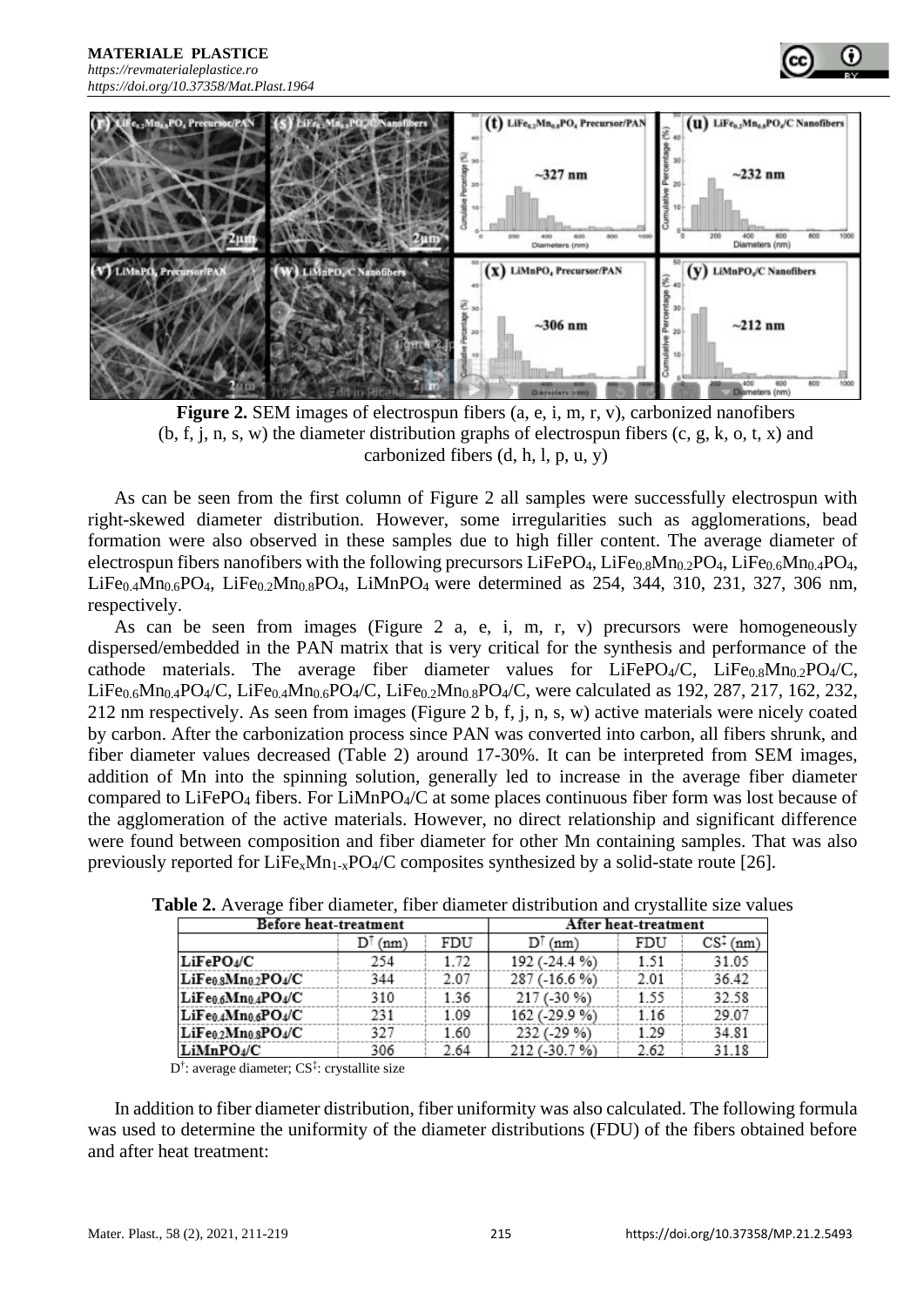

$$
FDU = \frac{D_{90} - D_{10}}{D_{50}}\tag{1}
$$

Accordingly, D90, D50, D10 values correspond diameter value, which is 90%, 50% and 10% of the fibers, respectively. The closer the FDU value is to 1, the greater the uniformity of the diameter distribution [18]. Table 2 shows the change in the values of FDU for different samples before and after heat treatment. When Table 2 is examined,  $LiFe<sub>0.4</sub>Mn<sub>0.6</sub>PO<sub>4</sub>$  precursor/PAN and  $LiFe<sub>0.4</sub>Mn<sub>0.6</sub>PO<sub>4</sub>/C$  were determined as the samples those showing the narrowest diameter distribution.

#### **3.2 Structural characterization of LiFexMn1-xPO4/C nanocomposite fibers**

XRD has been used for structural characterization of  $LiFe<sub>x</sub>Mn<sub>1-x</sub>PO<sub>4</sub>/C$  composite nanofibers. Scherrer equation was used to determine the average crystallite size  $(CS)$  of LiFe<sub>x</sub>Mn<sub>1-x</sub>PO<sub>4</sub>/C composite nanofibers [18]:

$$
L = \frac{0.9 \times \lambda}{\beta \times \cos \theta} \tag{2}
$$

where  $\lambda$  is wavelength of the x-ray;  $\theta$  is the Bragg angle;  $\beta$  is the half-height width of the peak and the K is the correction factor obtained at the end of XRD. The crystallite sizes of the 5 most pronounced peaks were calculated and the average of these values was taken in the calculation of the average crystallite size. Accordingly, characteristic peaks for  $LiFe<sub>x</sub>Mn<sub>1-x</sub>PO<sub>4</sub>/C$  composite nanofibers were observed at 35.59° (131), 25.56° (111), 29.70° (121), 20.77° (110) and 17.15° (020), respectively. Table 2 shows the average crystallite size and average diameter values for different samples after heat treatment. As a general trend, increase in the fiber diameter led to formation of bigger crystallites. That was probably caused by the higher probability of particle grow. In the case of higher diameter, the amount of precursor in the cross-section was assumed to be higher and that led to higher chance to formation of bigger particles. As obvious from the Figure 3, all samples matched with the olivine structure and no foreign crystal phases were observed. In parallel with the literature, as the Fe/Mn ratio increased XRD patterns appeared to shift to higher Bragg angles [8]. In addition to these results, Rietveld analysis with Highscore Plus software was also performed and, it was observed that all samples had orthorhombic crystal structure with *Pnmb* space group. Another observation related with the structure was small peak shift from 36° to 35° with the increase in the Mn content. That could be related to the lattice change from LiFePO<sub>4</sub> to LiMnPO<sub>4</sub> [26].

#### **3.3 Electrochemical characterization of LiFexMn1-xPO4/C nanocomposite fibers**

 $LiFe<sub>x</sub>Mn<sub>1-x</sub>PO<sub>4</sub>/C$  composite nanofibers were used directly as positive electrodes in Li-ion half cells. Cycle performance of the cathodes was analyzed by charging and discharging over 50 cycles in the range of 2.5 – 4.2 V at 34 mA  $g^{-1}$  current density (C/5). The cyclic performance results are given in Figure 4. Accordingly, LiFePO<sub>4</sub>/C composite nanofibers showed the best cyclic performance. In general, as the  $Mn/Fe$  ratio in the  $LMPO_4/C$  (M: Fe, Mn) structure increased, the capacity value decreased. When the composite nanofibers were compared, LiFe<sub>0.8</sub>Mn<sub>0.2</sub>PO<sub>4</sub>/C showed the most stable performance. The first cycle charge capacities for LiFe<sub>x</sub>Mn<sub>1-x</sub>PO<sub>4</sub>/C composite nanofibers with the value of  $x= 1, 0.8, 0.6, 0.4$ ,  $0.2$  and 0 were found to be 140, 120, 100, 60, 60 and 6 mAh  $g^{-1}$ , respectively. Accordingly, the first cycle Coulombic efficiencies for LiFe<sub>x</sub>Mn<sub>1-x</sub>PO<sub>4</sub>/C composite nanofibers with the value of  $x=1, 0.8$ , 0.6, 0.4, 0.2 and 0 were calculated as 82, 71, 62, 55, 55 and 12 %, respectively. With the addition of Mn into LiFePO4, Coulombic efficiency decreased. There are basically two reasons for the decrease in electrochemical performance. One of them is the structural change given in XRD results. In the case of higher Mn/Fe ratio of LiFexMn1-xPO<sub>4</sub>/C composite nanofibers, the shift was observed that was an indication of inherent lower electrical conductivity. The other reason can be given as the morphology of the active material. As can be seen from Figure 2, for  $LiMnPO4/C$  at some places continuous fiber form was lost because of the agglomeration of the active materials. Since the connecting electrically conductive network formation was disturbed the electrochemical performance of LiMnPO4/C was the lowest in all samples. The initial increase in capacity was thought to be due to the delayed penetration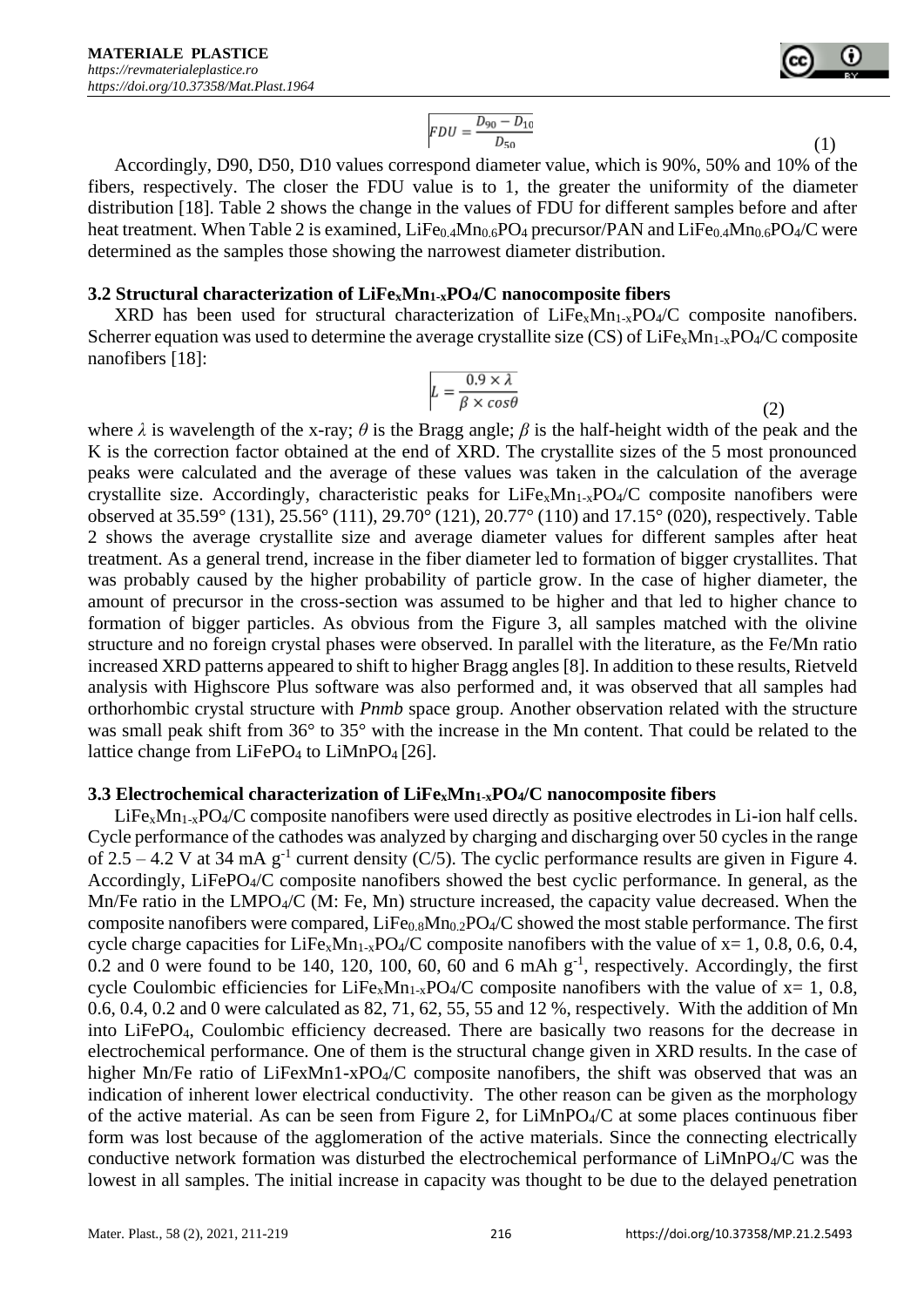

of the electrolyte. As the electrolyte diffused into the porous structure over time, capacity values increased. However, these values are very inadequate for this sample to be commercialized. As noted by Yamada *et al.*, the Mn-rich phase  $((1-x) > 0.8)$  in LiFe<sub>x</sub>Mn<sub>1-x</sub>PO<sub>4</sub> is not suitable for high-specific capacity cathode materials. The strong electron–lattice interaction  $(Mn^{3+})$ : 3d4) in particular charged state  $((Fe<sub>x</sub><sup>3+</sup>Mn<sub>1-x</sub><sup>3+</sup>)PO<sub>4</sub>)$  causes Jahn-Teller effect and limits the expansion and narrowing of the lattice, thus reducing the electrochemical activity [7, 8].



Energy Density (Wh kg 30

 $20$ 



**Figure 3**. XRD patterns of **Figure 4.** Cyclic performance of LiFe<sub>x</sub>Mn<sub>1-x</sub>PO<sub>4</sub>/C  $LiFe<sub>x</sub>Mn<sub>1-x</sub>PO<sub>4</sub>/C$  composite nanofibers composite nanofiber based half-cells at



**Samples** In Figure 5, the charge/discharge energy densities of  $LiFe_xMn_{1-x}PO4/C$  composite nanofibers were evaluated. When Figure 5 was examined, the first cycle discharge energy densities obtained from LiFe<sub>x</sub>Mn<sub>1-x</sub>PO<sub>4</sub>/C composite nanofibers with the value of x: 1, 0.8, 0.6, 0.4, 0.2 and 0 were determined as approximately 430, 450, 337, 214, 229 and 15 Wh kg<sup>-1</sup>, respectively. Accordingly, the highest energy density was obtained for  $LiFe<sub>0.8</sub>Mn<sub>0.2</sub>PO<sub>4</sub>/C$  composite nanofibers during charging and discharging. When the Mn ratio in the LiFe<sub>x</sub>Mn<sub>1-x</sub>PO<sub>4</sub>/C structure was more than 0.2, significant reduction in capacity and energy density were observed.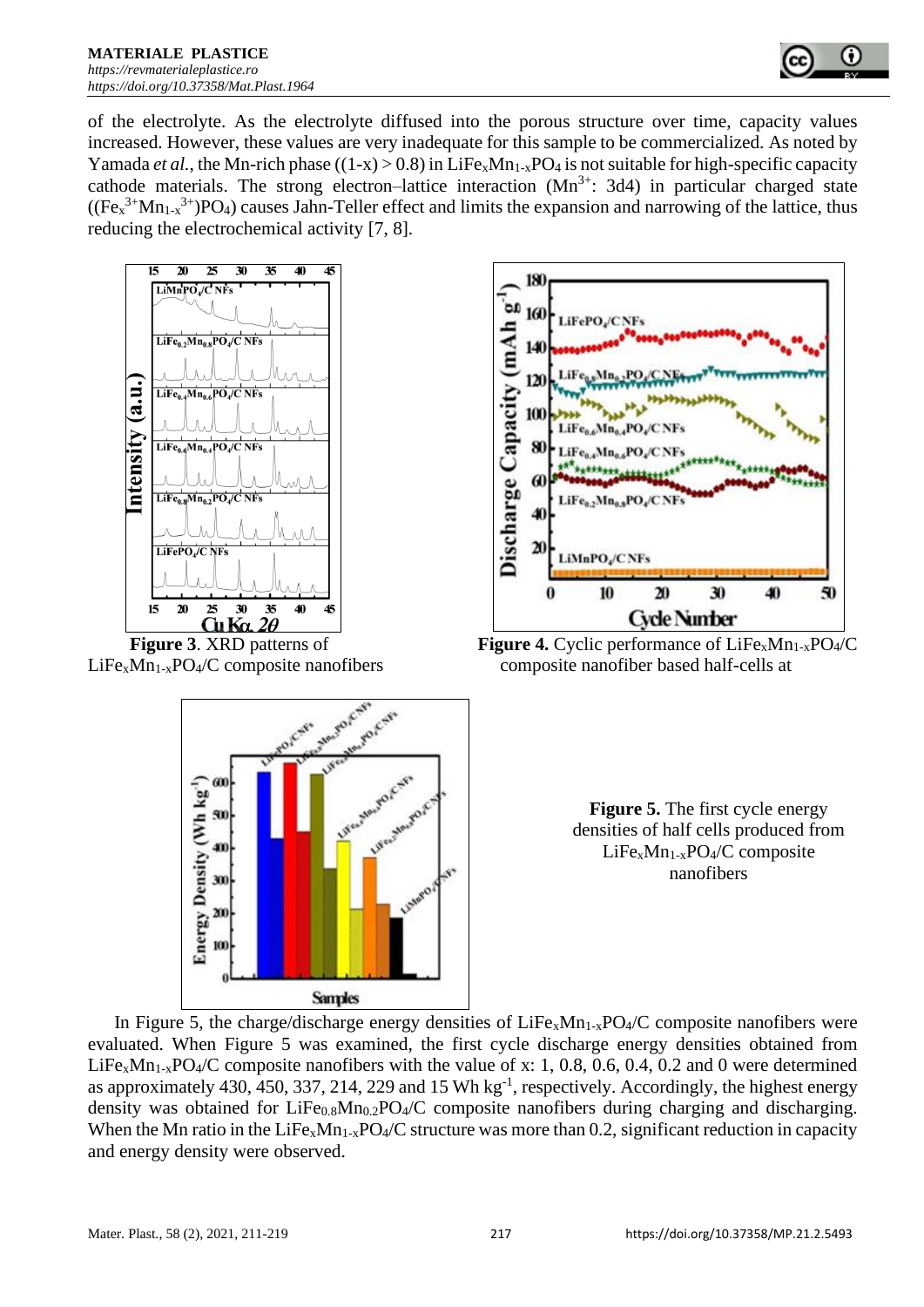# **4. Conclusions**

In this study,  $LiFe<sub>x</sub>Mn<sub>1-x</sub>PO<sub>4</sub>/C$  composite nanofibers were synthesized via combination of electrospinning and thermal process. PAN was used as the binder material for the precursors in the electrospinning solution and as the carbon source for the cathode material. The morphological, structural and electrochemical characteristics of the fibers were determined. Precursor containing nanofibers were successfully electrospun. LiFe<sub>x</sub>Mn<sub>1-x</sub>PO<sub>4</sub>/C composite nanofibers showed lower average fiber diameter values compared to precursor filled samples. The structure of  $LiFe<sub>x</sub>Mn<sub>1-x</sub>PO<sub>4</sub>/C$  composite nanofibers matched with the olivine structure and no foreign crystal phases were observed. As the Fe/Mn ratio increased, XRD patterns appeared to shift to higher Bragg angles and all samples had orthorhombic crystal structure with pnmb space group. The first cycle charge capacity values of  $LiFe<sub>x</sub>Mn<sub>1-x</sub>PO<sub>4</sub>/C$ composite nanofibers with the value of  $x= 1, 0.8, 0.6, 0.4, 0.2$  and 0 were determined as 140, 120, 100, 60, 60 and 6 mAh  $g^{-1}$ , respectively. The first cycle Coulombic efficiencies for LiFe<sub>x</sub>Mn<sub>1-x</sub>PO<sub>4</sub>/C composite nanofibers with the value of  $x= 1, 0.8, 0.6, 0.4, 0.2$  and 0 were determined as 82, 71, 62, 55, 55 and 12%, respectively. In general, the charge capacity and Columbic efficiencies decreased as the Mn/Fe ratio in the composite nanofiber structure increased. Among all composite nanofiber samples,  $LiFe<sub>0.8</sub>Mn<sub>0.2</sub>PO<sub>4</sub>/C$  showed the most stable performance with the highest energy density.

**Acknowledgments**: This study was funded by Yalova University. BAP (Scientific Research Project) Project No: 2015/BAP/118.

#### **References**

1.ZUBIZARRETA, L., GIL-AGUSTI, M., ESPINOSA, J.C., GARCÍA-PELLICER, M., QUIJANO-LÓPEZ, A., Studying the Properties of PVdF-HFP Based Lithium Polymer Electrolytes Using non-ionic Surfactants as Plasticizers*, Mater. Plast.*, **58**(1), 2021, 237-247 DOI: 10.37358/mp.21.1.5463.

2.ARAVINDAN, V., GNANARAJ, J., LEE, Y.-S., MADHAVI, S., LiMnPO $4 - A$  next generation cathode material for lithium-ion batteries*,* Journal of Materials Chemistry A, **1**(11), 2013, 3518-3539 DOI: 10.1039/C2TA01393B.

3.LI, G., AZUMA, H., TOHDA, M., Optimized LiMn[y]Fe[1−y]PO[4] as the Cathode for Lithium Batteries*,* Journal of The Electrochemical Society, **149**(6), 2002, A743 DOI: 10.1149/1.1473776.

4.HUANG, H., YIN, S.C., NAZAR, L.F., Approaching Theoretical Capacity of LiFePO<sub>4</sub> at Room Temperature at High Rates*,* Electrochemical and Solid-State Letters, **4**(10), 2001, A170 DOI: 10.1149/1.1396695.

5.KANG, B. ,CEDER, G., Battery materials for ultrafast charging and discharging*,* Nature, **458**(7235), 2009, 190-193 DOI: 10.1038/nature07853.

6.KWON, N.-H., DREZEN, T., EXNAR, I., TEERLINCK, I., ISONO, M., GRAETZEL, M., Enhanced Electrochemical Performance of Mesoparticulate LiMnPO<sup>4</sup> for Lithium Ion Batteries*,* Electrochemical and Solid-State Letters, **9**(6), 2006, A277 DOI: 10.1149/1.2191432.

7.YAMADA, A. ,CHUNG, S.-C., Crystal Chemistry of the Olivine-Type Li(Mn[y]Fe[1−y])PO[4] and (Mn[y]Fe[1−y])PO[4] as Possible 4 V Cathode Materials for Lithium Batteries*,* Journal of The Electrochemical Society, **148**(8), 2001, A960 DOI: 10.1149/1.1385377.

8.YAMADA, A., KUDO, Y., LIU, K.-Y., Phase Diagram of Li[x](Mn[y]Fe[1−y])PO[4] (0≤x, y≤1)*,* Journal of The Electrochemical Society, **148**(10), 2001, A1153 DOI: 10.1149/1.1401083.

9.ZHOU, X., DENG, Y., WAN, L., QIN, X., CHEN, G., A surfactant-assisted synthesis route for scalable preparation of high performance of  $LiFe<sub>0.15</sub>Mn<sub>0.85</sub>PO<sub>4</sub>/C$  cathode using bimetallic precursor, Journal of Power Sources, **265**, 2014, 223-230 DOI: [https://doi.org/10.1016/j.jpowsour.2014.04.049.](https://doi.org/10.1016/j.jpowsour.2014.04.049)

10.TOPRAKCI, O., TOPRAKCI, H.A.K., JI, L., ZHANG, X., Fabrication and Electrochemical Characteristics of LiFePO<sup>4</sup> Powders for Lithium-Ion Batteries*,* KONA Powder and Particle Journal, **28**, 2010, 50-73 DOI: 10.14356/kona.2010008.

11.MELIGRANA, G., DI LUPO, F., FERRARI, S., DESTRO, M., BODOARDO, S., GARINO, N., GERBALDI, C., Surfactant-assisted mild hydrothermal synthesis to nanostructured mixed ortho-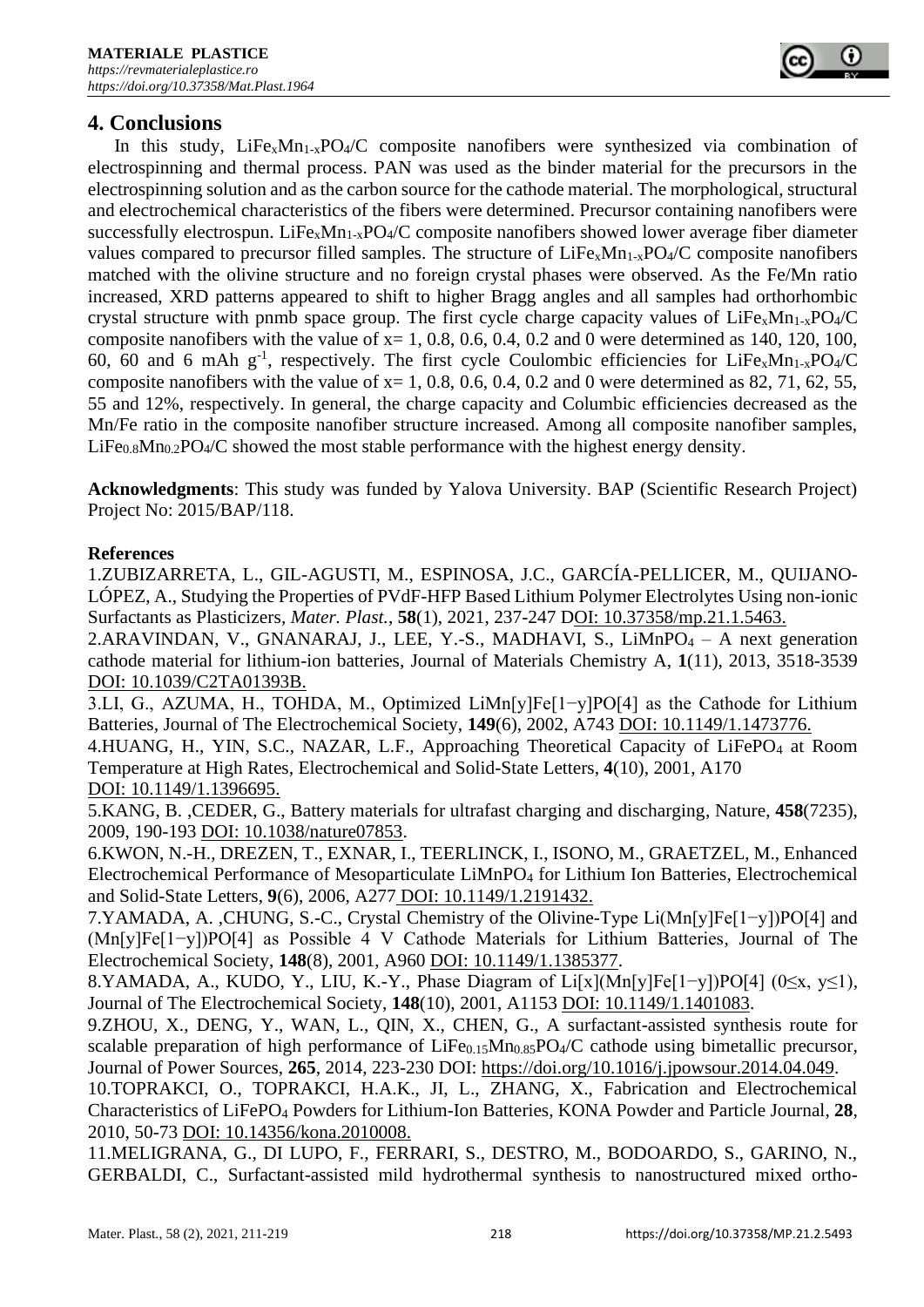

phosphates LiMnyFe1−yPO4/C lithium insertion cathode materials*,* Electrochimica Acta, **105**, 2013, 99- 109 DOI: [https://doi.org/10.1016/j.electacta.2013.04.153.](https://doi.org/10.1016/j.electacta.2013.04.153)

12.WANG, H., YANG, Y., LIANG, Y., CUI, L.-F., SANCHEZ CASALONGUE, H., LI, Y., HONG, G., CUI, Y., DAI, H., LiMn1−xFexPO<sup>4</sup> Nanorods Grown on Graphene Sheets for Ultrahigh-Rate-Performance Lithium Ion Batteries*,* Angewandte Chemie International Edition, **50**(32), 2011, 7364-7368 DOI: 10.1002/anie.201103163.

13.HU, L., QIU, B., XIA, Y., QIN, Z., QIN, L., ZHOU, X., LIU, Z., Solvothermal synthesis of Fedoping LiMnPO4 nanomaterials for Li-ion batteries*,*Journal of Power Sources, **248**, 2014, 246-252 DOI: [https://doi.org/10.1016/j.jpowsour.2013.09.048.](https://doi.org/10.1016/j.jpowsour.2013.09.048)

14.CALIN, M., KHENOUSSI, N., SCHACHER, L., ADOLPHE, D., MANEA, L., GRADINARU, I., ZETU, I., STRATULAT, S., Morphological and Broadband Dielectric Spectroscopy Approaches on PA6 - CNT Nanofibres*, Mater. Plas*t., **50**(4), 2013, 257-263.

15.OBRADOVIC, V., STOJANOVIC, D., KOJOVIC, A., ZIVKOVIC, I., RADOJEVIC, V., USKOKOVIC, P., ALEKSIC, R., Electrospun Poly(vinylbutyral)/silica Composite Fibres for Impregnation of Aramid Fabrics*, Mater. Plast.,* **51**(3), 2014, 319-322.

16.HAGHI, A., KANAFCHIAN, M., KANAFCHIAN, M., Chitosan Electrospun Nanofibers Web*, Mater. Plast*., **49**(4), 2012, 253-259.

17.VON HAGEN, R., LORRMANN, H., MÖLLER, K.-C., MATHUR, S., Electrospun LiFe1−yMnyPO4/C Nanofiber Composites as Self-Supporting Cathodes in Li-Ion Batteries*,* Advanced Energy Materials, **2**(5), 2012, 553-559 DOI: 10.1002/aenm.201100534.

18.ZHANG, X., JI, L., TOPRAKCI, O., LIANG, Y., ALCOUTLABI, M., Electrospun Nanofiber-Based Anodes, Cathodes, and Separators for Advanced Lithium-Ion Batteries*,* Polymer Reviews, **51**(3), 2011, 239-264 DOI: 10.1080/15583724.2011.593390.

19.JI, L., TOPRAKCI, O., ALCOUTLABI, M., YAO, Y., LI, Y., ZHANG, S., GUO, B., LIN, Z., ZHANG, X., α-Fe2O3 Nanoparticle-Loaded Carbon Nanofibers as Stable and High-Capacity Anodes for Rechargeable Lithium-Ion Batteries*,* ACS Applied Materials & Interfaces, **4**(5), 2012, 2672-2679 DOI: 10.1021/am300333s.

20.XUE, L., FU, K., LI, Y., XU, G., LU, Y., ZHANG, S., TOPRAKCI, O., ZHANG, X., Si/C composite nanofibers with stable electric conductive network for use as durable lithium-ion battery anode*,* Nano Energy, **2**(3), 2013, 361-367 DOI: [https://doi.org/10.1016/j.nanoen.2012.11.001.](https://doi.org/10.1016/j.nanoen.2012.11.001)

21.BONINO, C.A., JI, L., LIN, Z., TOPRAKCI, O., ZHANG, X., KHAN, S.A., Electrospun Carbon-Tin Oxide Composite Nanofibers for Use as Lithium Ion Battery Anodes*,* ACS Applied Materials & Interfaces, **3**(7), 2011, 2534-2542 DOI: 10.1021/am2004015.

22.TOPRAKCI, O., JI, L., LIN, Z., TOPRAKCI, H.A.K., ZHANG, X., Fabrication and electrochemical characteristics of electrospun LiFePO4/carbon composite fibers for lithium-ion batteries*,* Journal of Power Sources, **196**(18), 2011, 7692-7699 DOI: [https://doi.org/10.1016/j.jpowsour.2011.04.031.](https://doi.org/10.1016/j.jpowsour.2011.04.031)

23.ZHANG, S., LIN, Z., JI, L., LI, Y., XU, G., XUE, L., LI, S., LU, Y., TOPRAKCI, O., ZHANG, X., Cr-doped Li2MnSiO4/carbon composite nanofibers as high-energy cathodes for Li-ion batteries*,* Journal of Materials Chemistry, **22**(29), 2012, 14661-14666 DOI: 10.1039/C2JM32213G.

24.TOPRAKCI, O., TOPRAKCI, H.A.K., JI, L., LIN, Z., GU, R., ZHANG, X., LiFePO<sub>4</sub> nanoparticles encapsulated in graphene-containing carbon nanofibers for use as energy storage materials*,* Journal of Renewable and Sustainable Energy, **4**(1), 2012, 013121 DOI: 10.1063/1.3690936.

25.TOPRAKCI, O., TOPRAKCI, H.A.K., JI, L., XU, G., LIN, Z., ZHANG, X., Carbon Nanotube-Loaded Electrospun LiFePO4/Carbon Composite Nanofibers As Stable and Binder-Free Cathodes for Rechargeable Lithium-Ion Batteries*,* ACS Applied Materials & Interfaces, **4**(3), 2012, 1273-1280 DOI: 10.1021/am201527r.

26.LIU, X., QIN, X., WANG, X., LI, X., CHEN, S., Synthesis and performance of LiFe<sub>x</sub>Mn<sub>1-x</sub>PO<sub>4</sub>/C as cathode material for lithium ion batteries*,* Journal of Wuhan University of Technology-Mater. Sci. Ed., **30**(4), 2015, 655-659 DOI: 10.1007/s11595-015-1206-6.

Manuscript received: 1.03.2021